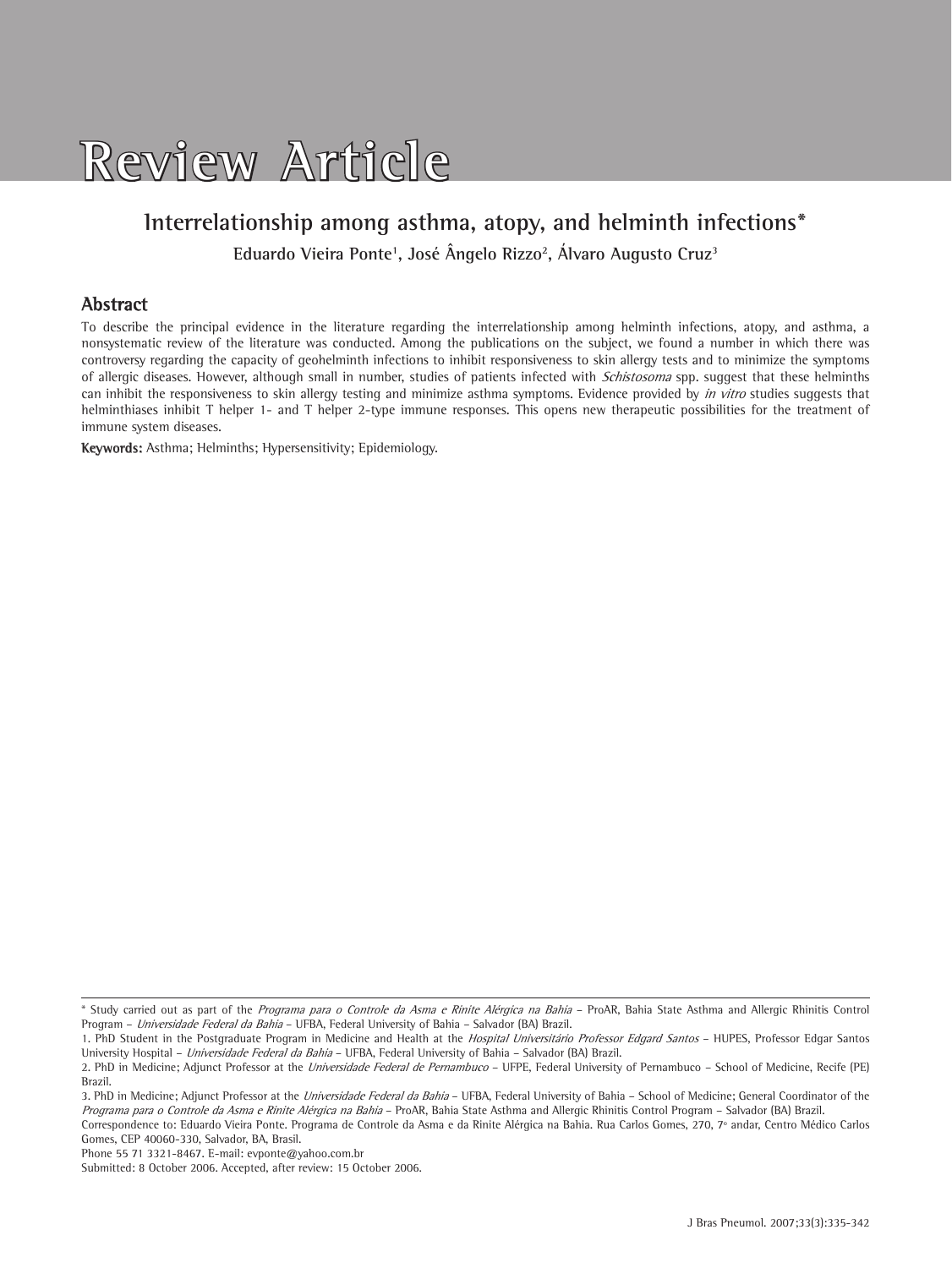#### **Introduction**

Despite the great scientific advances in the area of immunology and the new therapeutic options available, the prevalence of allergic diseases, such as asthma and rhinitis, has increased in developed countries.(1,2) However, the prevalence of asthma is low in developing countries.<sup>(3)</sup> It is important to find explanations for this fact, which is possibly related to the influence of the environment on the immune system.

In rich countries, the reduced exposure to infectious agents is among the environmental factors that can modify the immune system of human beings and contribute to the increase in the prevalence of allergic diseases. Helminth infections, for example, are rare in developed countries. In view of this, various studies have been conducted in recent years in attempts to ascertain whether the absence of exposure to helminth infections can contribute to the appearance of allergic diseases. In addition, there is the need to reveal the immunopathological mechanisms that could determine the inhibition of allergic responses in individuals infected with helminths.

A more in-depth investigation of the subject could identify alternatives for new treatments for immune system diseases. One of these alternatives is the use of helminth antigens in the development of vaccines for the treatment of allergic and autoimmune diseases. The objective of this article is to describe the principal evidence in the literature regarding the interrelationship among helminth infections and allergy.

### **Immune response in allergic diseases and helminth infections**

One of the functions of the immune system is to protect the individual against infectious agents. However, dysfunction of this system can be the cause of diseases such as allergies and autoimmune diseases. The immune system acts through two patterns of acquired immune response: the T helper 1 (Th1) immune response; and the T helper 2 (Th2) immune response. The Th1 immune response occurs in autoimmune diseases, as well as in reaction to viral and bacterial infections. The Th2 immune response occurs in the reaction to helminth infections and in allergic diseases, such as asthma, rhinitis, and eczema.

In the Th2 immune response, allergens or helminth antigens stimulate T lymphocytes to produce Th2 cytokines, such as interleukin (IL)-4 and IL-5, IL-4 inducing B lymphocytes to produce immunoglobulin E (IgE), whereas IL-5 attracts and activates eosinophils. Eosinophilia and an increased serum level of IgE are, therefore, characteristics of the Th2 response. A portion of the IgE produced during the Th2 response is antigen-specific. When specific IgE binds to highaffinity receptors on the surface of mastocytes and basophils, it primes the immune system for allergic reactions to any exposure to the allergen. The Th2 immune response is reinforced whenever the antigen binds to specific IgE on the surface of mastocytes, which undergo degranulation, releasing mediators of the immediate allergic reaction (histamine, prostaglandins, and leukotrienes) as well as proinflammatory cytokines (IL-4, IL-13, and the regulated upon activation, normal T-cell expressed and secreted cytokine). $(4,5)$ 

Not all Th2 responses are equal. In the immune response to helminth infections, such as those caused by *Schistosoma mansoni,*<sup>(6,7)</sup> *S. haematobium,*<sup>(8)</sup> and Onchocerca volvulus,<sup>(9)</sup> in addition to the increased production of IL-4 and IL-5, there is also increased production of IL-10. Since IL-10 is a cytokine with immunosuppressive action, it seems to be important in the establishment of the immunological tolerance of the host to these helminths, which, in some cases, survive for up to 30 years.(10) However, in other helminth infections, as in the case of infection with Ascaris lumbricoides, the production of IL-10 is not increased.(11-13) In the Th2 response observed in allergic diseases,  $1L-10$  production is decreased,  $(14,15)$ and the haplotype that determines the increased production of this cytokine is less common in patients with asthma than in patients without asthma.<sup>(16)</sup> It is considered plausible that production of IL-10 decreases in allergic diseases, since it is likely that the anti-inflammatory effect of this cytokine prevents the progression of the allergic inflammation.

### **Epidemiology of allergic diseases and the hygiene hypothesis**

A study entitled The International Study of Asthma and Allergies in Childhood carried out a lengthy investigation of the prevalence of asthma worldwide. In that study, the prevalence of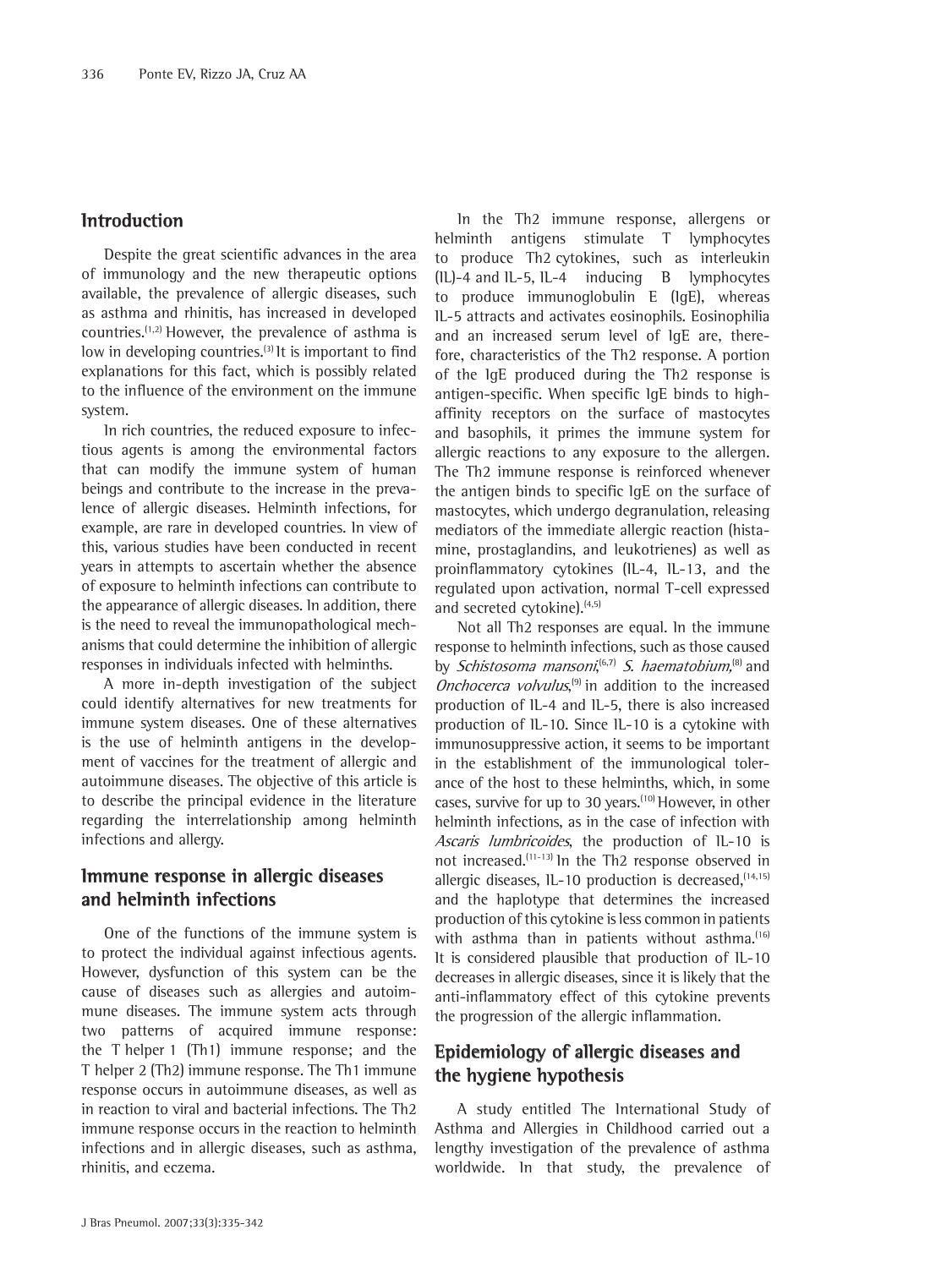wheezing in 13- and 14-year-old children in the last year varied considerably, ranging from 2.1% in Indonesia to 32.2% in England. In Brazil, the prevalence was 23.3%. In industrialized Western countries where English is the official language, as well as in some countries in Latin America, the prevalence of asthma is higher than in most developing countries.<sup>(3)</sup> Although genetic factors are known to play an important role in the variability of the prevalence of asthma worldwide, genetic factors cannot account for the recent sharp increase in the prevalence of asthma, allergic rhinitis, eczema, and allergy skin test reactivity seen in various countries.<sup>(1,2)</sup> This increase is probably related to the environmental changes that have occurred in recent decades.

Among the environmental factors that can influence the appearance of allergic diseases are childhood infections. In neonates, the immunological activity in the population of T lymphocytes in the umbilical core is predominantly Th2, similar to what happens in allergic individuals.<sup>(17)</sup> It is possible to suppose that there is a natural predisposition to the development of allergic diseases in childhood, and that the infectious diseases acquired at this age contribute the development of balanced immunological activity, thereby preventing the appearance of allergies. This is the hygiene hypothesis,<sup>(18)</sup> which has the support of publications that have demonstrated an inverse correlation between allergy and exposure to viral, bacterial, and helminth infections.(20-24) According to the hygiene hypothesis, the vaccination and sanitation policies implemented in recent decades in developed countries prevent infectious diseases in childhood, which hinders the immunological balance, thereby explaining the increased prevalence of allergic diseases.

### **Helminth infections and allergy**

Studies evaluating the interrelationship among helminth infection, allergy skin test reactivity, and symptoms of allergic diseases have provided controversial results. In cross-sectional studies involving allergy skin tests, it has been shown that, among individuals infected with the helminths S. mansoni or S. haematobium, a small proportion test positive for aeroallergens.(8,23) In a retrospective study, one group of authors demonstrated that the frequency of symptoms indicative of asthma, a disease associated with atopy, is lower in patients infected with *S. mansoni*,<sup>(25)</sup>

suggesting that this helminth can inhibit allergic airway inflammation. Population studies have demonstrated that infections with geohelminths (A. lumbricoides, Trichuris trichiura, and Ancylostomidae) also inhibit allergy skin test reactivity and the prevalence of wheezing, which is an indicator of asthma. $(24-26)$  ln a clinical trial, treatment with albendazole and praziquantel was shown to increase skin reactivity to aeroallergens in a population of individuals infected with geohelminths, $(27)$  suggesting that it is the infection that inhibits the allergy, and not the allergy that protects against the infection.

Some studies, however, have demonstrated that patients infected with geohelminths present a higher frequency of allergy skin test reactivity.<sup> $(28,29)$ </sup> In addition, a clinical trial with patients residing in slums demonstrated that treatment with albendazole reduces asthma symptoms, $(30)$  suggesting that geohelminth infection could worsen the allergic airway inflammation in these patients. Furthermore, a cross-sectional study and a clinical trial,<sup>(31,32)</sup> both of which were published recently, suggest that geohelminth infections have no effect on asthma symptoms or on allergy skin test reactivity (Table 1).

Some explanations for these conflicting results have been proposed. Since many helminths have a pulmonary cycle in the acute phase of the infection, it is possible that, during this phase, there is a worsening of asthma symptoms, and that, during the chronic phase of infection, the symptoms improve. Another potential explanation is related to the parasite load of the population. It is possible that inhibition of allergic manifestations occurs only in infected individuals with a high parasite load. Some studies indicate that the allergy skin test reactivity is not inhibited, or is only slightly inhibited, in individuals with a low parasite load,  $(13,31)$  thereby supporting this hypothesis. However, other studies have demonstrated that inhibition of allergy skin test reactivity, $(24)$  as well as amelioration of asthma symptoms, $^{(33)}$  occur with equal frequency in individuals with a high parasite load and in those with a low parasite load. Another possible explanation is that the lower capacity of geohelminths for stimulating the production of immunosuppressive cytokines, such as IL-10, results in a lower capacity for inhibiting the allergic inflammation. $(11-13)$  The helminths S. mansoni and S. haematobium induce increased IL-10 production, $(6-8)$  which could make them more capable of inhibiting allergic inflammation.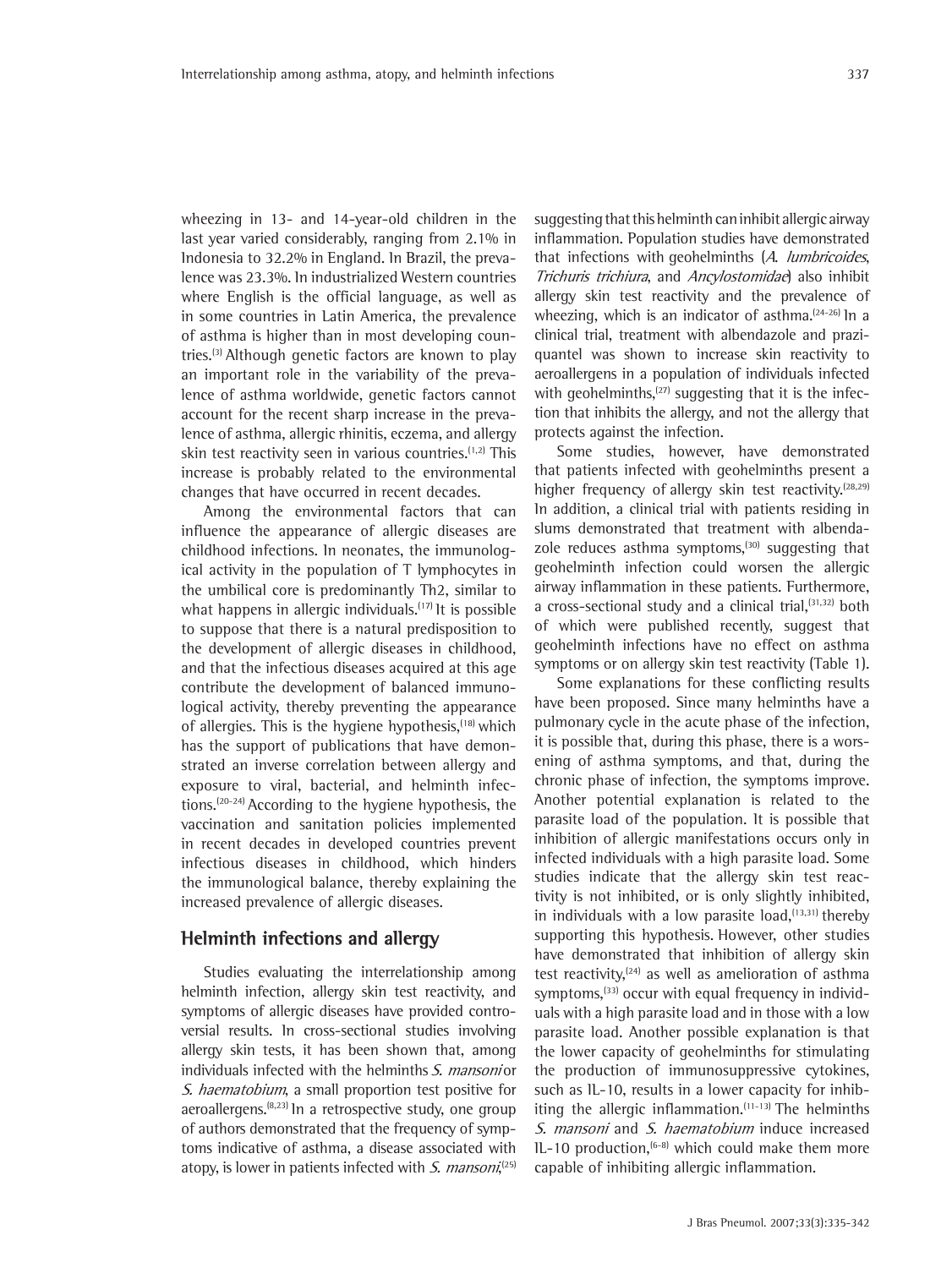| Table 1 - Studies evaluating the influence of geohelminth infections and infection with Schistosoma spp. on allergy |  |  |  |
|---------------------------------------------------------------------------------------------------------------------|--|--|--|
| skin test reactivity and on asthma symptoms.                                                                        |  |  |  |

| Study design          | Reference                                   | Helminth                | Effect          |
|-----------------------|---------------------------------------------|-------------------------|-----------------|
| Clinical trial        | Am J Respir Crit Care Med 156:50-4, 1997    | Geohelminths            | <b>Induce</b>   |
| Prospective study     | J Allergy Clin Immunol 102:414-20, 1998     | Geohelminths            | <b>Induce</b>   |
| Cross-sectional study | Int Arch Allergy Immunol 123:145-8, 2000    | <i>Schistosoma</i> spp. | <i>lnhibit</i>  |
| Cross-sectional study | Lancet 356:1723-7, 2000                     | Schistosoma spp.        | <i>lnhibit</i>  |
| Cross-sectional study | Lancet 358:1493-9, 2001                     | Geohelminths            | <b>Induce</b>   |
| Cross-sectional study | Am J Respir Crit Care Med 165:1489-93, 2002 | <b>Geohelminths</b>     | <b>Induce</b>   |
| Cross-sectional study | J Allergy Clin Immunol 111:995-1000, 2003   | <b>Geohelminths</b>     | <i>lnhibit</i>  |
| Cross-sectional study | Am J Respir Crit Care Med 167:1369-73, 2003 | Geohelminths            | <i>lnhibit</i>  |
| Prospective study     | J Allergy Clin Immunol 111:947-51, 2003     | Schistosoma spp.        | <i>lnhibit</i>  |
| Prospective study     | J Infect Dis 190:1797-803, 2004             | <i>Schistosoma</i> spp. | <i>lnihibit</i> |
| Clinical trial        | J Infect Dis 189:892-900, 2004              | Geohelminths            | <i>lnhibit</i>  |
| Cross-sectional study | Clin Exp Allergy 35:301-7, 2005             | <b>Geohelminths</b>     | No influence    |
| Cross-sectional study | Ann Asthma Allergy Immunol 96:713-8, 2006   | <b>Geohelminths</b>     | No influence    |
| Clinical trial        | Lancet 13;367:1598-603, 2006                | <b>Geohelminths</b>     | No influence    |
| Meta-analysis         | Am J Respir Crit Care Med 174:514-23, 2006  | Geohelminths            | No influence    |
| Cross-sectional study | Allergy 61:996-1001, 2006                   | Geohelminths            | No influence    |
| Cross-sectional study | Clin Exp Allergy 36:640-8, 2006             | Geohelminths            | <b>Induce</b>   |
| Cross-sectional study | Int Arch Allergy Immunol 139:317-24, 2006   | Geohelminths            | <b>Induce</b>   |

# **Mechanisms by which by helminth infections inhibit allergies**

Despite the current controversy regarding the subject, some hypotheses have been formulated to explain the potential mechanism by which allergy skin test reactivity is inhibited and symptoms are minimized in individuals infected with helminths. Initially, it was believed that the Th1 immune response had an antagonistic action to that of the T2 immune response, one inhibiting the other. $[34]$ Therefore, it would be expected that viral and bacterial infections, which trigger a Th1 immune response, would inhibit the allergic inflammation (Th2), and that helminth infections (Th2) would stimulate the appearance of the allergic inflammation. However, this polarized form of classifying the immune response is too simplistic to be applied to human beings, in whom the Th1 cytokines participate in the inflammatory process of allergic diseases (Th2), (35,36) as well as in the inflammatory process of autoimmune diseases  $(Th1).$ <sup>(37,38)</sup> In addition, as described previously, some studies have suggested that helminth infections (Th2 response) inhibit the appearance of allergies (also Th2 response), which is incompatible with the polarized model of immune response (Table 2).

**Table 2 -** Characteristics of T helper 1 and T helper 2 immune responses.

|                              | Th <sub>1</sub> immune response                                       | Th <sub>2</sub> immune response                          |
|------------------------------|-----------------------------------------------------------------------|----------------------------------------------------------|
| Cytokines involved           | Interferon gamma                                                      | Interleukin-4 and interleukin-5                          |
| Participation of lgE         | Absent                                                                | Present                                                  |
| Participation of lgG         | Present                                                               | Absent                                                   |
| Participation of eosinophils | Absent                                                                | Present                                                  |
| Participation of mastocytes  | Absent                                                                | Present                                                  |
| Participation of lymphocytes | Present                                                               | Present                                                  |
| Participation of neutrophils | Present                                                               | Absent                                                   |
| Pathologies                  | Autoimmune diseases and response<br>to viral and bacterial infections | Allergic diseases and response to<br>helminth infections |

Th1: T helper 1 lymphocytes; Th2: T helper 2 lymphocytes; IgE: immunoglobulin E; IgG: immunoglobulin G.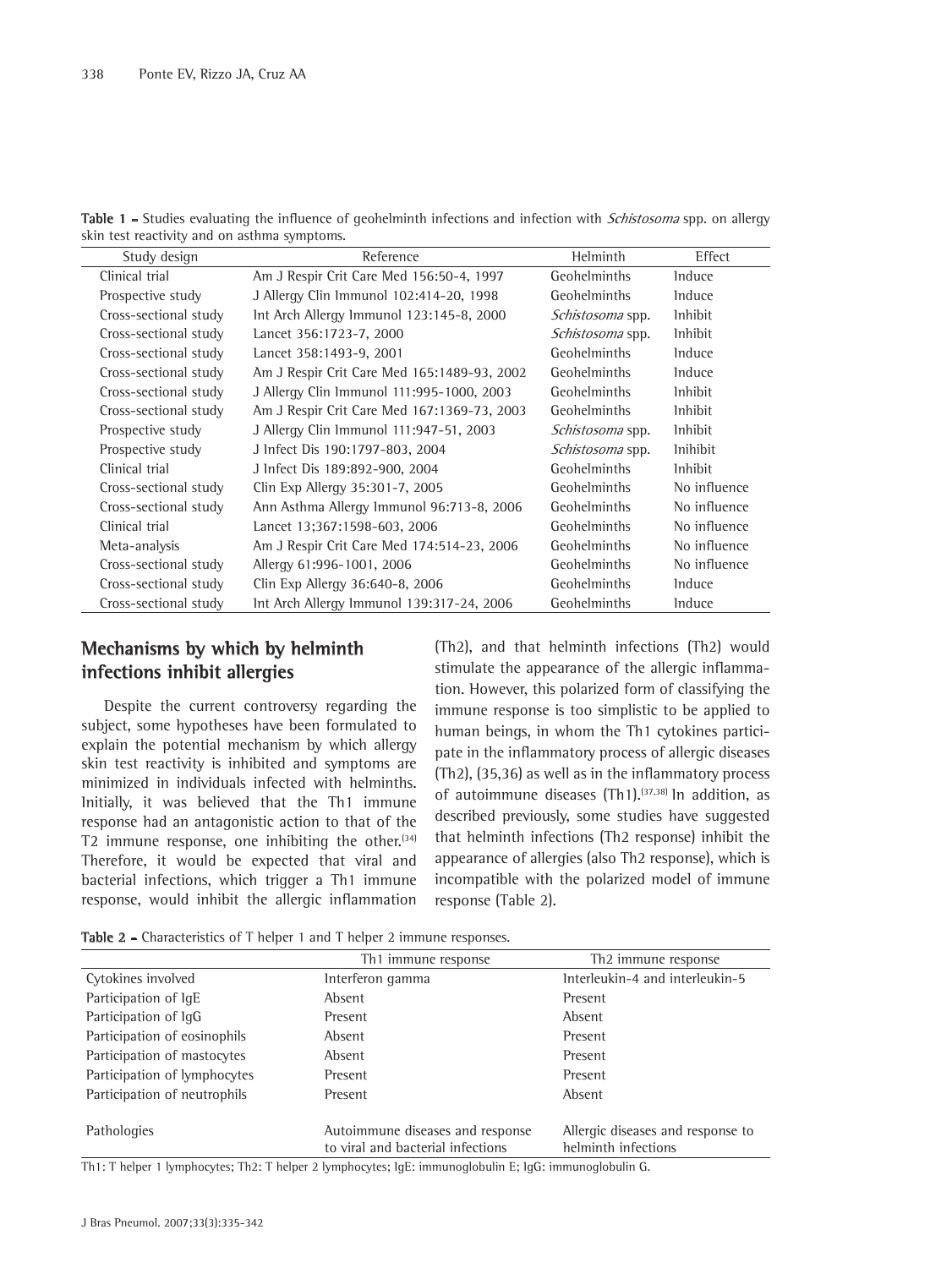Currently, one of the most widely accepted pathophysiological models to explain how helminth infections inhibit allergy involves the induction of regulatory mechanisms capable of limiting exacerbated Th1 and Th2 immune responses, which would prevent the appearance not only of allergic diseases, but also of autoimmune diseases. This would be achieved by regulatory cells,<sup> $(39)$ </sup> as well as by immunosuppressive cytokines such as IL-10.(40,41)

The regulatory cells are lymphocytes and can be grouped into two main categories: CD4/CD25+ regulatory cells and antigen-specific regulatory Tcells, both of which are important in the control of the allergic inflammation. The immunosuppressive effect of CD4/CD25<sup>+</sup> is exerted primarily through cell-cell contact, whereas that of antigen-specific regulatory cells occurs as a result of the secretion of  $IL-10$  and of transforming growth factor beta.<sup> $(42)$ </sup>

The role of regulatory cells in the inhibition of the Th2 immune response has been demonstrated in vitro: CD4/CD25<sup>+</sup> regulatory cells were shown to inhibit the proliferation of CD4+ /CD25<sup>−</sup> cells, as well as the production of IL-4 and IL-5, in atopic and nonatopic individuals.<sup>(43)</sup> In vivo, immunotherapy with grass pollen has been shown to induce the production of CD4/CD25+ cells, which possibly contributes to the improvement of symptoms in allergic individuals who are submitted to this therapy. $(41)$  In individuals infected with helminths, regulatory T-cells promote a state of immunosuppression, (44) leading to inhibition of the allergic inflammation.

Studies indicate that IL-10 also plays an important role in the inhibition of allergic inflammation in individuals with helminth infection. Individuals with allergic diseases have a decreased production of this cytokine, <a>(14,15)</a> whereas certain helminth infections, in turn, are highly likely to induce IL-10 production.<sup>(6-9)</sup> Some authors have demonstrated that, in individuals infected with S. haematobium, IL-10 inhibits the proliferation of peripheral blood mononuclear cells, which induces a state of anergy and contributes to controlling the allergic inflammation.(45) In other studies, it has been shown that, in individuals infected with S. haematobium, increased IL-10 production is associated with lower allergy skin test reactivity, $^{(8)}$  and that, in individuals infected with S. mansoni, IL-10 inhibits peripheral blood mononuclear cell production of Th<sub>2</sub> cytokines.<sup>(7)</sup> In addition, the treatment of individuals infected with helminths promotes a decrease in IL-10 produc-

tion, $(7)$  as well as an increase in the skin response to aeroallergens,<sup>(27)</sup> thereby underscoring evidence that IL-10 plays an important role in the inhibition of allergic inflammation in individuals with helminth infection.

Another mechanism by which allergic responses are inhibited in patients with helminth infection is related to increased production of nonspecific IgE in infected patients. The nonspecific IgE saturates the IgE receptors on the surface of mastocytes, thereby preventing the specific IgE from binding with the allergens. Consequently, the allergens do not cause degranulation of mastocytes, and allergic inflammation is thus prevented. In one study, it was demonstrated that inhibition of the skin response to aeroallergens in individuals with helminth infection is associated with increased production of total IgE, thereby strengthening this hypothesis. $[24]$ However, there are arguments against this model. Epidemiological studies have indicated that inhibition of the skin response to aeroallergens in individuals infected with geohelminths is not associated with high serum levels of total  $\lg E^{(8,33)}$  In addition, there is evidence that the concentration of nonspecific IgE necessary to saturate the receptors on the surface of the mastocytes is very high, considerably higher than that found in most patients with helminth infection.<sup>(46)</sup> This occurs because the concentration of IgE receptors is regulated at the surface of the mastocytes, where higher serum levels of IgE induce an increase in the concentration of receptors, making it possible for the specific IgE to find receptors available for binding. $(47)$ 

### **Exposure to infections also protects against autoimmune diseases**

Since the regulatory mechanisms induced by infectious agents also inhibit the exacerbated Th1 immune response, $(48-50)$  it is expected that infections are capable of preventing the appearance of autoimmune diseases. Similar to what has occurred with allergic diseases, the prevalence of autoimmune diseases has increased in developed countries, <sup>[51-55]</sup> reflecting the influence of environmental factors. There is evidence that individuals who live in environments where there is a greater risk of infection are less likely to develop autoimmune diseases.<sup>(56,57)</sup> In addition, a clinical trial has demonstrated that exposure to helminths inhibits the clinical manifes-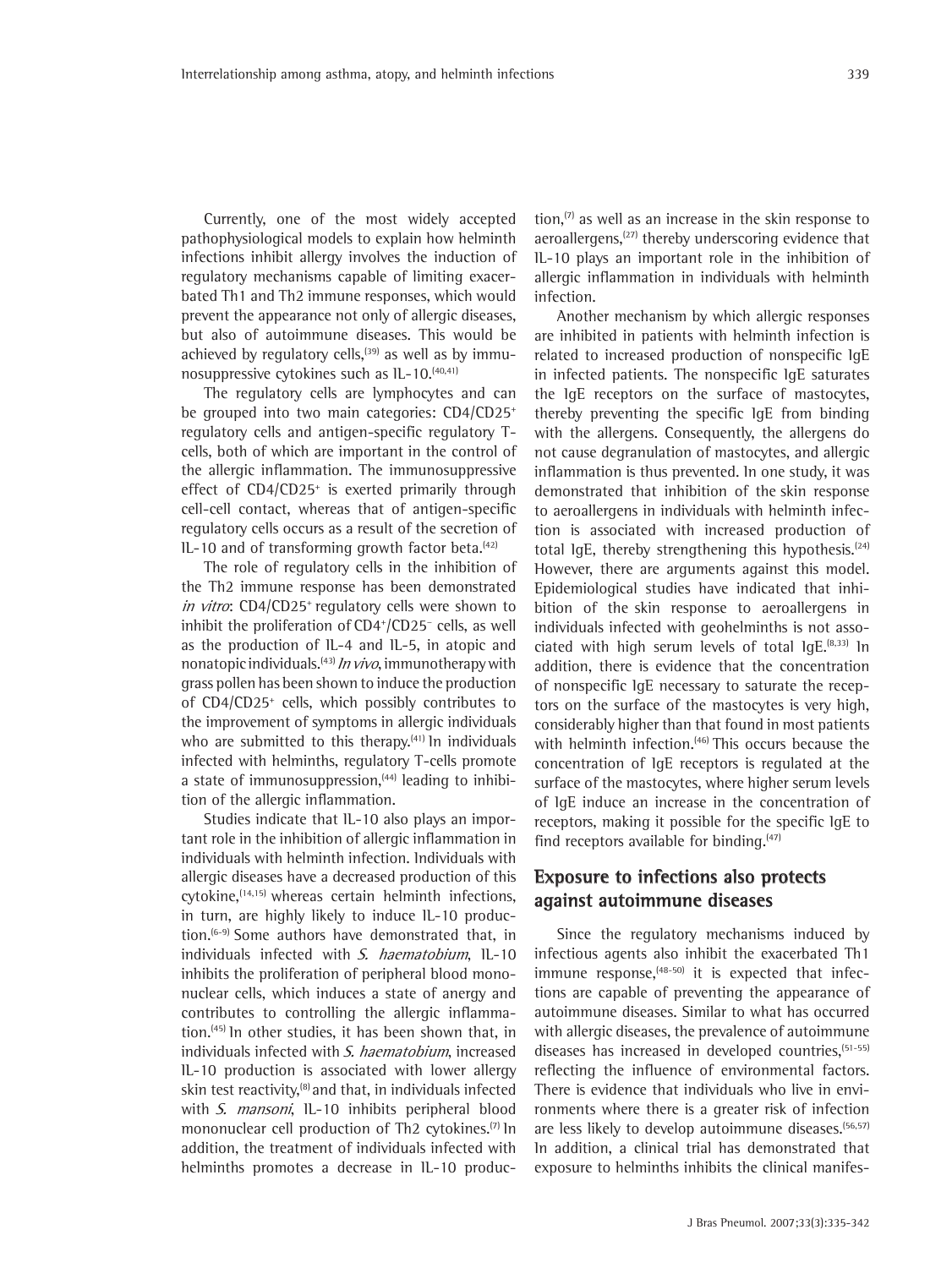tations of Crohn's disease and ulcerative rectocolitis, both of which are autoimmune diseases.(58)

# **Therapeutic potential of IL-10 and helminth antigens in the treatment of immune system diseases**

Based on the knowledge obtained through the study of the influence of infections on allergic and autoimmune manifestations, new options for the treatment of immune system diseases have been proposed. Among future prospects is the use of IL-10 and helminth antigens as treatment modalities.

Clinical trials have already been conducted in order to evaluate the safety and efficacy of using IL-10 in the treatment of autoimmune diseases. In a study of 46 patients with Crohn's disease refractory to treatment with corticosteroids, intravenous administration of IL-10 was found to be safe and clinically efficacious when compared to that of the placebo.<sup> $(59)$ </sup> In a study of 10 patients with psoriasis, IL-10 proved safe and appeared to be efficacious in the control of symptoms.<sup>(60)</sup> In another study, the administration of Trichuris suis eggs in patients with Crohn's disease and ulcerative rectocolitis led to remission in 86% of the cases.<sup>(58)</sup>

### **Conclusions**

Despite the numerous publications on the subject, there is still controversy regarding the capacity of geohelminth infections to inhibit allergy skin test reactivity and minimize the symptoms of allergic diseases, such as asthma. Although there have been few studies of patients infected with helminths that induce IL-10 production (e.g., Schistosoma spp.), the results obtained to date suggest that these helminths can inhibit allergy skin test reactivity and minimize asthma symptoms. Evidence from in vitro studies suggests that helminthiases inhibit Th1 and Th2 immune responses by increasing IL-10 production. This opens new therapeutic possibilities for the treatment of immune system diseases. Studies evaluating the use of IL-10 and helminth antigens in the treatment of autoimmune diseases have already been carried out, with promising initial results.

#### **References**

1. Aberg N, Hesselmar B, Aberg B, Eriksson B. Increase of asthma, allergic rhinitis and eczema in Swedish schoolchildren between 1979 and 1991. Clin Exp Allergy. 1995;25(9):815-9.

- 2. Von Mutius E, Weiland SK, Fritzsch C, Duhme H, Keil U. Increasing prevalence of hay fever and atopy among children in Leipzig, East Germany. Lancet. 1998;351(9106):862-6.
- 3. Worldwide variation in prevalence of symptoms of asthma, allergic rhinoconjunctivitis, and atopic eczema: ISAAC. The International Study of Asthma and Allergies in Childhood (ISAAC) Steering Committee. Lancet. 1998;351(9111):1225-32.
- 4. Busse WW, Lemanske RF Jr. Asthma. N Engl J Med. 2001;344(5):350-62.
- 5. Kay AB. Allergy and allergic diseases. First of two parts. N Engl J Med. 2001;344(1):30-7.
- 6. Malaquias LC, Falcao PL, Silveira AM, Gazzinelli G, Prata A, Coffman RL, et al. Cytokine regulation of human immune response to *Schistosoma mansoni*: analysis of the role of IL-4, IL-5 and IL-10 on peripheral blood mononuclear cell responses. Scand J Immunol. 1997;46(4):393-8.
- 7. Araujo MI, Hoppe B, Medeiros M Jr, Alcantara L, Almeida MC, Schriefer A, et al. Impaired T helper 2 response to aeroallergen in helminth-infected patients with asthma. J Infect Dis 2004;190(10):1797-803.
- 8. van den Biggelaar AH, van Ree R, Rodrigues LC, Lell B, Deelder AM, Kremsner P, et al. Decreased Atopy in Children infected with Schistosoma haematobium: a role for parasite induced interleukin 10. Lancet. 2000;356(9243):1723-7.
- 9. Doetze A, Sotoquina J, Burchard G, Rau T, Löliger C, Fleischer B, et al. Antigen-specific cellular hyporesponsiveness in a chronic human helminth infection is mediated by T(h)3/ T(r)1-type cytokines IL-10 and transforming growth factor-beta but not by a T(h)1 to T(h)2 shift. Int Immunol. 2000;12(5):623-30.
- 10. Klion AD, Nutman TB. The role of eosinophils in host defense against helminth parasites. J Allergy Clin Immunol. 2004;113(1):30-7.
- 11. Cooper PJ, Chico ME, Sandoval C, Espinel I, Guevara A, Kennedy MW, et al. Human infection with Ascaris lumbricoides is associated with a polarized cytokine response. J Infect Dis. 2000;182(4):1207-13.
- 12. Geiger SM, Massara CL, Bethony J, Soboslay PT, Carvalho OS, Correa - Oliveira R. Cellular Responses and cytokine profiles in Ascaris lumbricoides and Trichuris trichiura infected patients. Parasite Immunol. 2002;24(11-12):499-509.
- 13. Ponte EV, Lima F, Araújo MI, Oliveira RR, Cardoso LS, Cruz AA. Skin test reactivity and Der p-induced interleukin 10 production in patients with asthma or rhinitis infected with Ascaris. Ann Asthma Allergy Immunol. 2006;96(5):713-8.
- 14. Takanashi S, Hasegawa Y, Kanehira Y, Yamamoto K, Fujimoto K, Satoh K, et al. Interleukin-10 level in sputum is reduced in bronchial asthma, COPD and in smokers. Eur Respir J. 1999;14(2):309-14.
- 15. van der Velden VH, Laan MP, Baert MR, de Waal Malefyt R, Neijens HJ, Savelkoul HF.. Selective development of a strong Th2 cytokine profile in high-risk children who develop atopy: risk factors and regulatory role of IFN-gamma, IL-4 and IL-10. Clin Exp Allergy. 2001;31(7):997-1006.
- 16. Lim S, Crawley E, Woo P, Barnes PJ. Haplotype associated with low interleukin-10 production in patients with severe asthma. Lancet. 1998;352(9122):113.
- 17. Prescott SL, Macaubas C, Smallacombe T, Holt BJ, Sly PD, Holt PG. Development of Allergen-specific T-cell memory in atopic and normal children. Lancet. 1999;353(9148):196-200.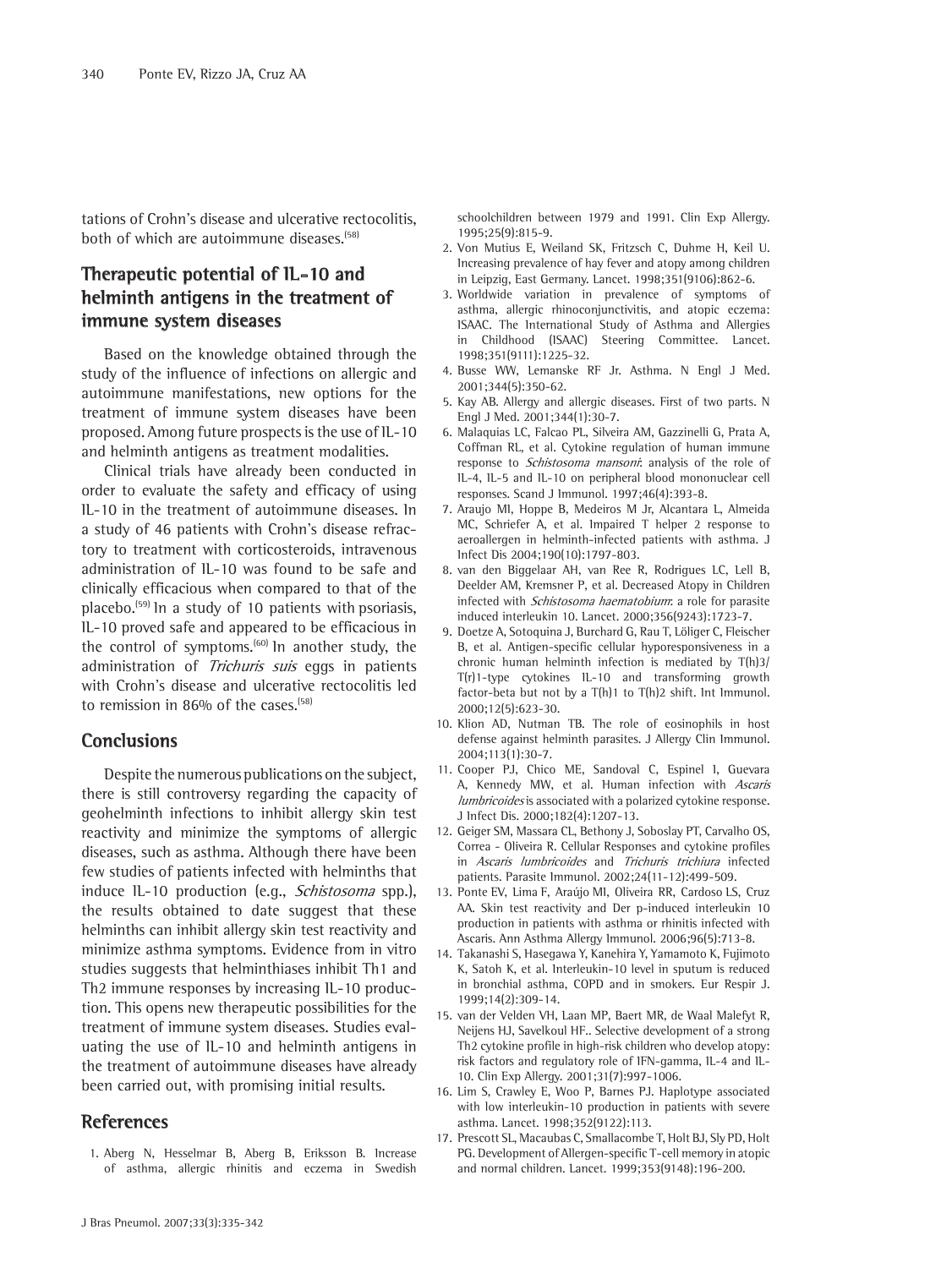- 18. Strachan DP. Hay fever, hygiene and household size. BMJ. 1989;299(6710):1259-60.
- 19. Shaheen SO, Aaby P, Hall AJ, Barker DJ, Heyes CB, Shiell AW, et al. Measles and atopy in Guinea-Bissau. Lancet. 1996;347(9018):1792-6.
- 20. Shirakawa T, Enomoto T, Shimazu S, Hopkin JM. The inverse association between tuberculin responses and atopic disorder. Science. 1997;275(5296):77-9.
- 21. Matricardi PM, Rosmini F, Ferrigno L, Nisini R, Rapicetta M, Chionne P, et al. Cross sectional retrospective study of prevalence of atopy among Italian military students with antibodies against hepatitis A virus. BMJ. 1997;314(7086):999-1003.
- 22. Ball TM, Castro-Rodriguez JA, Griffith KA, Holberg CJ, Martinez FD, Wright AL. Siblings, day-care attendance, and the risk of asthma and wheezing during childhood. N Engl J Med. 2000;343(8):538-43.
- 23. Araujo MI, Lopes AA, Medeiros M, Cruz AA, Souza-Atta L, Sole D, et al. Inverse association between skin response to aeroallergens and Schistosoma mansoni infection.. Int Arch Allergy Immunol. 2000;123(2):145-8.
- 24. Cooper PJ, Chico ME, Rodrigues LC, Ordonez M, Strachan D, Griffin GE, et al. Reduced risk of atopy among school-age children infected with geohelminth parasites in a rural area of the tropics. J Allergy Clin Immunol. 2003;111(5):995-1000.
- 25. Medeiros M, Figueiredo JP, Almeida MC, Matos MA, Araújo MI, Cruz AA, et al. Schistosoma mansoni infection is associated with a reduced course of asthma. J Allergy Clin Immunol. 2003;111(5):947-51.
- 26. Dagoye D, Bekele Z, Woldemichael K, Nida H, Yimam M, Hall A, et al. Wheezing, allergy, and parasite infection in children in urban and rural Ethiopia. Am J Respir Crit Care Med. 2003;167(10):1369-73.
- 27. van den Biggelaar AH, Rodrigues LC, van Ree R, van der Zee JS, Hoeksma-Kruize YC, Souverijn JH, et al. Long-term treatment of intestinal helminths increases mite skintest reactivity in Gabonese schoolchildren. J Infect Dis. 2004;189(5):892-900.
- 28. Dold S, Heinrich J, Wichmann HE, Wjst M. Ascaris-specific IgE and allergic sensitization in a cohort of school children in the former East Germany. J Allergy Clin Immunol. 1998;102(3):414-20.
- 29. Palmer LJ, Celedón JC, Weiss ST, Wang B, Fang Z, Xu X. Ascaris lumbricoides infection is associated with increased risk of childhood asthma and atopy in rural China. Am J Respir Crit Care Med. 2002;165(11):1489-93.
- 30. Lynch NR, Palenque M, Hagel I, DiPrisco MC. Clinical improvement of asthma after anthelminthic treatment in a tropical situation. Am J Respir Crit Care Med. 1997;156(1):50-4.
- 31. Davey G, Venn A, Belete H, Berhane Y, Britton J. Wheeze, allergic sensitization and geohelminth infection in Butajira, Ethiopia. Clin Exp Allergy. 2005;35(3):301-7
- 32. Cooper PJ, Chico ME, Vaca MG, Moncayo AL, Bland JM, Mafla E, et al. Effect of albendazole treatments on the prevalence of atopy in children living in communities endemic for geohelminth parasites: a cluster-randomised trial. Lancet. 2006;367(9522):1598-603.
- 33. Scrivener S, Yemaneberhan H, Zebenigus M, Tilahun D, Girma S, Ali S, et al. Independent effects of intestinal parasite infection and domestic allergen exposure on risk of wheeze in Ethiopia: a nested case-control study. Lancet. 2001;358(9292):1493-9
- 34. Matricardi PM, Bonini S. High microbial turnover rate preventing atopy: a solution to inconsistencies impinging on the Hygiene hypothesis? Clin Exp Allergy. 2000;30(11);1506-10.
- 35. John M, Lim S, Seybold J, Jose P, Robichaud A, O´Connor B, et al. Inhaled corticosteroids increase interleukin-10 but reduce macrophage inflammatory protein-1alpha, granulocyte-macrophage colony-stimulating factor, and interferon-gamma release from alveolar macrophages in asthma. Am J Respir Crit Care Med. 1998;157(1):256-62.
- 36. Cho SH, Stanciu LA, Holgate ST, Johnston SL. Increased interleukin-4, interleukin-5, and interferon-gamma in airway CD4+ and CD8+ T cells in atopic asthma. Am J Respir Crit Care Med. 2005;171(3):224-30.
- 37. Hesse M, Bayrak S, Mitchison A. Protective major histocompatibility complex genes and the role of interleukin-4 in collagen-induced arthritis. Eur J Immunol. 1996;26(12):3234-7.
- 38. Wakelkamp IM, Gerding MN, Van Der Meer JW, Prummel MF, Wiersinga WM. Both Th1- and Th2-derived cytokines in serum are elevated in Graves' ophthalmopathy. Clin Exp Immunol. 2000;121(3):453-7.
- 39. Groux H, O´Garra A, Bigler M, Rouleau M, Antonenko S, de Vries JE, et al. A CD4+ T-cell subset inhibits antigenspecific T-cell responses and prevents colitis. Nature. 1997;389(6652):737-42.
- 40. Asano M, Toda M, Sakaguchi N, Sakaguchi S. Autoimmune disease as a consequence of developmental abnormality of a T cell subpopulation. J Exp Med. 1996;184(2):387-96.
- 41. Francis JN, Till SJ, Durham SR. Induction of IL-10+CD4+CD25+ T cells by grass pollen immunotherapy. J Allergy Clin Immunol. 2003;111(6):1255-61.
- 42. Hawrylowicz CM. Regulatory T cells and IL-10 in allergic inflammation. J Exp Med. 2005;202(11):1459-63.
- 43. Bellinghausen I, Klostermann B, Knop J, Saloga J. Human CD4+CD25+ T cells derived from the majority of atopic donors are able to suppress TH1 and TH2 cytokine production. J Allergy Clin Immunol. 2003;111(4):862-8.
- 44. Satoguina J, Mempel M, Larbi J, Badusche M, Löliger C, Adjei O, et al. Antigen-specific T regulatory-1 cells are associated with immunosuppression in a chronic helminth infection (onchocerciasis). Microbes Infect. 2002;4(13):1291-300.
- 45. King CL, Medhat A, Malhotra I, Nafeh M, Helmy A, Khaudary J, et al. Cytokine control of parasite-specific anergy in human urinary schistosomiasis. IL-10 modulates lymphocyte reactivity. J Immunol. 1996;156(12):4715-21.
- 46. Mitre E, Norwood S, Nutman TB. Saturation of immunoglobulin E (IgE) binding sites by polyclonal IgE does not explain the protective effect of helminth infections against atopy. Infect Immunol. 2005;73(7):4106-11
- 47. Saini SS, MacGlashan DW, Sterbinsky SA, Togias A, Adelman DC, Lichtenstein LM, et al. Down-regulation of human basophil IgE and FC epsilon RI alpha surface densities and mediator release by anti-IgE-infusions is reversible in vitro and in vivo. J Immunol. 1999;162(9):5624-30.
- 48. Qin HY, Sadelain MW, Hitchon C, Lauzon J, Singh B. Complete Freund's adjuvant-induced T cells prevent the development and adoptive transfer of diabetes in nonobese diabetic mice. J Immunol. 1993;150(5):2072-80.
- 49. Berg DJ, Kuhn R, Rajewsky K, Muller W, Menon S, Davidson N, et al. Interleukin-10 is a central regulator of the response to LPS in murine models of endotoxic shock and the

341